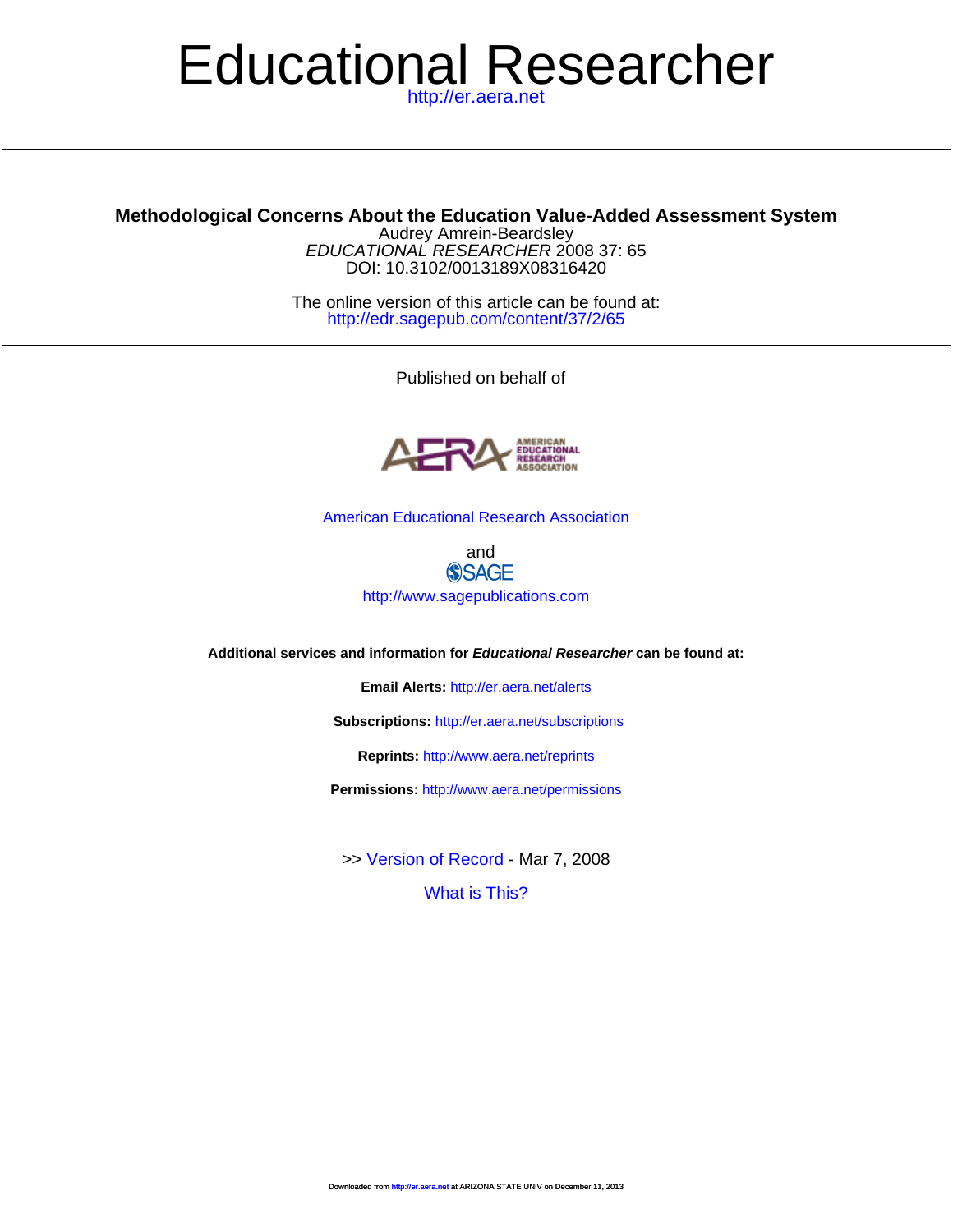# **Features**

## **Methodological Concerns About the Education Value-Added Assessment System**

Audrey Amrein-Beardsley

Value-added models help to evaluate the knowledge that school districts, schools, and teachers add to student learning as students progress through school. In this article, the well-known Education Value-Added Assessment System (EVAAS) is examined. The author presents a practical investigation of the methodological issues associated with the model. Specifically, she argues that, although EVAAS is probably the most sophisticated value-added model, it has flaws that must be addressed before widespread adoption. She explores in depth the shortage of external reviews and validity studies of the model, its insufficient user-friendliness, and methodological issues about missing data, regression to the mean, and student background variables. She also examines a paradigm case in which the model was used to advance unfounded assertions.

**Keywords:** academic achievement; accountability; achievement gains; educational legislation; evaluation methods; K–12 education; measurement techniques; teacher effectiveness

**The No Child Left Behind Act of 2001 (NCLB) mandates**<br>that all states measure student academic achievement<br>using standardized tests and that they report on progress<br>using Adequate Yearly Progress measures. Since the law's that all states measure student academic achievement using standardized tests and that they report on progress using Adequate Yearly Progress measures. Since the law's implementation in 2002, test researchers and statisticians have been exploring alternative analytical methods to incorporate more valid measures of student learning to document students' academic progress over time. These methods of analyzing gains, growth in scores, or the amount of knowledge added from year to year as students progress through school have been appropriately termed *value-added models.* In theory, value-added methodologies allow richer analyses of test score data. Groups of students are followed to examine and assess their learning trajectories as they progress over time through different classrooms taught by different teachers in different schools and districts.

It is more defensible, for example, to examine a teacher's effectiveness on the basis of how much the teacher's students learned from the time they entered the classroom to the time they left than by simply relying on a traditional "snapshot" measure—a measure capturing the level at which students exited the classroom independent of their level when entering. Using value-added models,

teachers are not given inappropriate credit for having a stellar set of students or penalized for having a difficult-to-teach class (Ballou, 2002). Teachers, schools, and districts are simply evaluated on the value that they have added to student learning.

This approach is particularly advantageous in schools whose students traditionally have posted composite test scores below state or district averages but whose leaders know that the progress their students have made during the year is above average. Students in such schools may be categorized as below average at the end of the year, yet they may have learned more during that time than the students to whom they are compared.

In the 2007 Phi Delta Kappa/Gallup Poll, members of the general public were asked the following question:

One way to measure a school's performance is to base it on the percentage of students passing the test mandated by the state at the end of the school year. Another way is to measure the improvement students in the school made during the year. In your opinion, which is the best way to measure the school's performance—the percentage passing the test or the improvement shown by the students? (Rose & Gallup, 2007, p. 35)

Eighty-two percent of respondents stated that the best way to measure school performance is to measure the gains posted by students longitudinally—to measure the value that the district, school, or teachers added to students' learning over time (Rose & Gallup, 2007). The public's response is indicative of the overall trend in educational measurement and evaluation. Such valueadded methods are becoming increasingly popular among educators and policy makers (Olson, 2004a), testing vendors (Olson, 2004b), and the U.S. Department of Education.

To examine how current Adequate Yearly Progress measures required by NCLB might include measures of growth, the U.S. Department of Education (2006a, 2006b) funded two growth model projects in Tennessee and North Carolina and recently funded three more such projects in Arkansas, Delaware, and Florida. The projects were intended to pilot statewide initiatives to integrate value-added analyses into statewide accountability systems. Five more states were to be awarded growth model project grants by the end of 2007 (U.S. Department of Education, 2006a).

The goal of these pilot growth model projects is to inform the reauthorization of the accountability provisions written into NCLB and to incorporate best methodological practices, as all states are required to integrate value-added models into their accountability procedures (Battelle for Kids, 2007a; Olson, 2004a). [The federal](http://er.aera.net) government is poised to spend \$100 million

Educational Researcher, Vol. 37, No. 2, pp. 65–75 DOI: 10.3102/0013189X08316420 © 2008 AERA. http://er.aera.net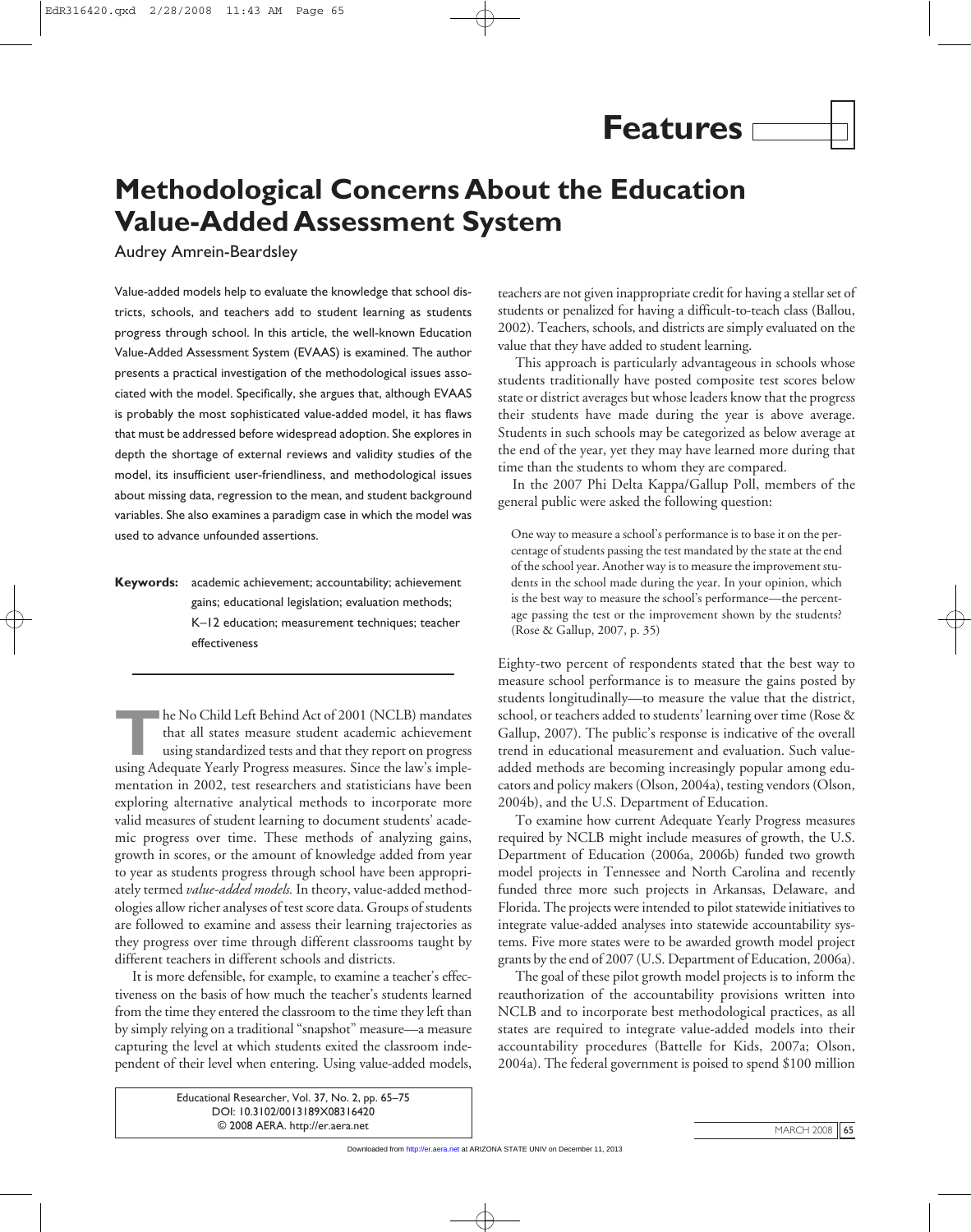per year over the next 4 years to help states warehouse data and execute value-added assessments of their student achievement data (Hoff, 2007).

#### **The Education Value-Added Assessment System**

One of the first two states to be awarded funds for the growth model pilot project was Tennessee. Although there are several value-added models in existence (e.g., McCaffrey, Lockwood, Koretz, Louis, & Hamilton, 2004b), which differ in their model and statistical assumptions (Braun, 2005; Tekwe et al., 2004), the most recognized and widely implemented model is an offshoot of the Tennessee Value-Added Assessment System (TVAAS; Battelle for Kids, 2007a; Olson, 2004a). The TVAAS was originally developed by William L. Sanders. Sanders and his associates at SAS inSchool expanded the TVAAS to produce the Education Value-Added Assessment System (EVAAS), the name by which the system is now commonly known (Sanders, 1998).

EVAAS is a statistical process that allows for large-scale tracking of change in student achievement test scores over time. With complex software and hardware, data are merged regardless of the completeness of the dataset and without data imputation. Then the system, built largely on algorithms calculated by computer, permits large-scale analyses of student achievement data from which determinations may be made about growth in student achievement and the effectiveness of districts, schools, and teachers over time (Sanders & Horn, 1994; Sanders et al., 2002).

The system promises to measure gains that students make from year to year, for up to 5 years, as students move through school. Gain scores are calculated by computing the differences between students' scale scores on state tests from one grade level to the next (Sanders et al., 2002). Then educators can specify degrees of student growth and determine the contributions that teachers, schools, and districts make toward positive or negative changes in student performance. Using mixed-model equations and sophisticated controls when needed, analyses of student test data can be run almost effortlessly (Sanders, Saxton, & Horn, 1997), though not flawlessly.

Why is the EVAAS model so popular in comparison with other value-added models? The only real differences between the EVAAS model and others are that the EVAAS model is advertised as being (a) unimpaired by students' backgrounds (race and levels of poverty), which distort all other analyses of student test score data; (b) not compromised by issues of missing data; and (c) suitable for wide implementation across states because the software for processing EVAAS data permits large-scale analyses. Other value-added models do not promise such efficient and robust applications. Additional claims in support of EVAAS include the following:

- "Educational findings that were invisible in the past are now readily apparent." (Sanders & Horn, 1994, p. 310)
- "Both accelerators and impediments to sustained academic growth can be measured in a fair, objective and unbiased manner." (SAS, 2007)
- "Without this information, educational improvement efforts cannot address the real factors that have been proven to have the greatest effect on student learning." (Sanders & Horn, 1998, p. 256)
- "NCLB raises the academic standard for all kids, while the value-added approach is going beyond that and attempting to reach an even higher standard for individuals." (Sanders, 2004)
- "There may be *some important unintended consequences* of this legislation if states do not go beyond the *No Child Left Behind* AYP [Adequate Yearly Progress] requirement [and adopt a value-added model]" (Sanders, 2003, p. 1)

Yet there is no evidence that research reports conducted internally, and especially externally, have validated such claims.

#### **Validity**

One major criticism of the EVAAS is that too few analyses have been conducted to examine and evaluate the validity of the model or, more specifically, the validity of the inferences made in EVAAS value-added reports (Braun, 2004; Glass, 1995; Kupermintz, 2003; Meyer, 1997; Walberg & Paik, 1997). The EVAAS method still needs a great deal more validity research before wide implementation is justified. To my knowledge, none of the validity studies called for have commenced.

On the website of Battelle for Kids, the nonprofit promoting the use of EVAAS (http://battelleforkids.com), is the following statement: "Combining value-added analysis and improved high school assessments will lead to: Improved high school graduation rates, increased rigor in academic content, higher college going rates, less college remediation and increased teacher accountability." Support for these assertions would require a major series of validity studies, but none are cited or available.

Elsewhere, Battelle for Kids commissioned a study that the Voinovich Center at Ohio University conducted to measure the effects on student achievement of access to value-added data on the part of the students' school districts (Battelle for Kids, 2006). Results indicated that districts whose leaders took advantage of value-added information showed statistically significant gains in student achievement. But the summary of the technical report reveals that only 50% (6 in 12) of the school districts using valueadded data posted greater gains than similar districts with which they were matched.

#### *Content-Related Validity*

To collect content-related evidence of validity, it is necessary to examine whether test scores measure what students learn and are able to do. Initially, this was a significant problem with the EVAAS model because the model used norm-referenced tests that were not aligned with state standards to make judgments about whether districts, schools, and teachers were effective. Now, with the increased use of criterion-referenced tests linked to state standards, this is less of a pressing issue.

However, whether states' criterion-referenced tests can be used to accurately measure student growth presents a different problem. Grade-level assessments are not sensitive measures of growth; and the further the student learning is from grade level, the less reliable those assessments are. "The progress of students who are well above or below grade level is effectively invisible," accordin[g to the](http://er.aera.net) Delaware Statewide Academic Growth Assessment Pilot of 2007 (Rodel Foundation of Delaware, p. 9). That study found that multigrade adaptive growth assessments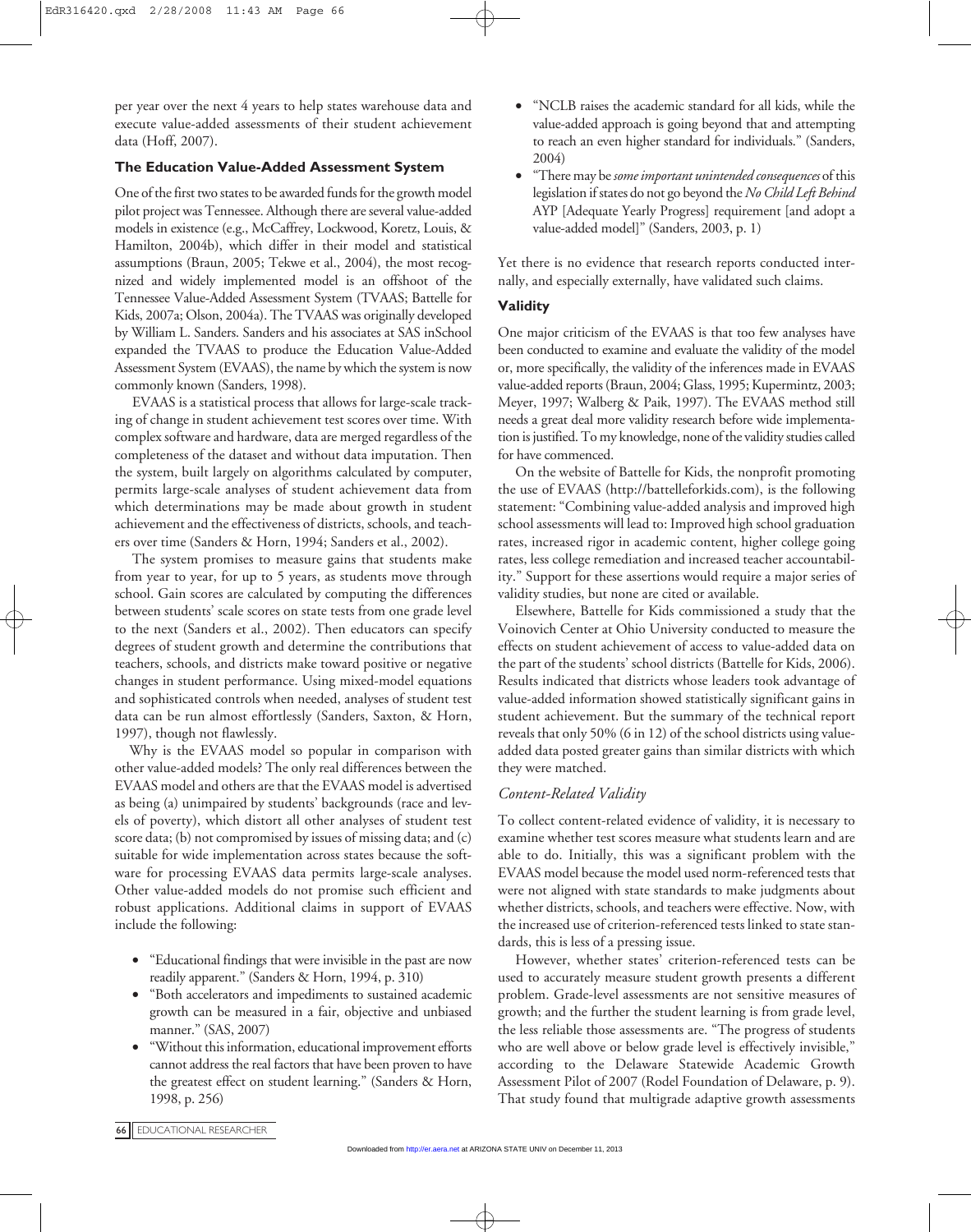yield more valid interpretations about student learning over time, particularly in high-needs schools.

#### *Criterion-Related Validity*

To generate criterion-related evidence of validity, it is also necessary to assess whether teachers who post large gains from year to year are the teachers deemed most effective through other, independent measures of teacher quality (see, e.g., McCaffrey, Lockwood, Koretz, Louis, & Hamilton, 2004a). Value-added analysts might examine whether teachers who post large gains from year to year are the same teachers whom supervisors described as the most effective in teacher reviews or evaluations. Analysts might examine whether teachers who post the smallest gains from year to year are the same teachers whom supervisors categorize as least effective. Analysts might also examine whether teachers who post high or low scores on teacher licensure tests, teachers with more or fewer years of experience, and teachers with graduate or basic degrees in content and pedagogy post respectively larger or smaller value-added gains over time. Investigations must be conducted to determine whether the results yielded by EVAAS are supported or contradicted by other predictors with high face validity. These investigations are needed to validate the EVAAS model and should have been conducted before the widespread adoption that is currently under way.

EVAAS developers recently began using their value-added data to project how far students will go in their educational futures, for example, by predicting what students' scores will be on the ACT when they seek entrance to college (Olson, 2002). In these predictions, no mention is made of whether students will be followed to confirm that the predictions based on the EVAAS model come true, but projections are being made nonetheless (Sanders, 2003). This situation has another set of very troublesome implications and consequences.

#### *Construct-Related Validity*

To establish construct-related evidence of validity—a significant undertaking—it is important to discuss whether achievement tests can effectively measure the constructs of school and teacher quality. At the root of the problem is that these models rely on large-scale standardized tests to make valid statements about what students know and are able to do. Whether high-stakes tests can be used to make valid inferences about student knowledge, teacher quality, or school or district effectiveness is far from certain. And the question whether analyzing gains in test scores using value-added models can effectively measure "growth" in other ways than measuring "growth upward" from one year to the next (Reckase, 2004) warrants further inquiry.

Kupermintz (2003) conducted a validity investigation of the EVAAS model examining its definition of teacher effectiveness and concluded that the model's heavy reliance on test score gains oversimplified the construct of teacher effectiveness. This is not the only educational measurement tool that treats the relationship between test scores and teacher effectiveness inadequately and simplistically, however.

#### *Consequence-Related Validity*

To establish consequence-related evidence of validity, empirical studies are needed to evaluate whether the EVAAS method will

help to improve student learning in schools. Very few studies of this type exist (Rubin, Stuart, & Zanutto, 2004). But for the model to serve schools well, it must work to improve schools, not just to report on them.

#### **Using Data in Formative Ways**

One major finding about the EVAAS value-added output and score reports is that, of the districts and schools that have implemented the EVAAS model, too few appear to be using output data in formative ways (Raudenbush, 2004). Morgan (2002) found that confusing data reports and a lack of training for teachers and administrators in how to understand the data reports were preventing schools and teachers from using value-added data to improve student learning and achievement. The students in districts and schools that implemented the EVAAS value-added model did not benefit strategically from their districts' or schools' involvement, as expected.

For the EVAAS model to work, it must be statistically sophisticated; however, as the model becomes more complicated, it becomes less user-friendly. Ballou clarifies this point: "When statistical methods are used to minimize error or 'noise,' the systems quickly become incomprehensible to educators, losing the 'transparency' that many argue is a hallmark of effective accountability systems" (as quoted in Olson, 2002, p. 14; see also Reckase, 2004; Tekwe et al., 2004). Educators want to use relatively simple, understandable statistical models to analyze educational phenomena, but social complexity demands that statistical models be sophisticated enough to capture reality with integrity (Andrejko, 2004; Callendar, 2004). The EVAAS value-added model is caught on the horns of this dilemma.

Sanders responds that "one [doesn't] have to understand how a car works in order to drive it" (as cited in Braun, 2005, p. 16).

Most everyone can use a cellular telephone, but virtually no one knows, or needs to know, how to build the phone. . . . If it were necessary for each user to know how to build the device prior to appropriate use, then all of our phones would be restricted to tin cans and string. (Sanders, 2000, p. 336)

Sanders and his colleagues (1997) contend that the spokespeople for the system are the educators who use value-added reports to inform educational practices and reforms in their schools; yet no citations are provided to validate these claims. Walberg and Paik (1997) also raise concerns about how these anecdotes were gathered and whether they are representative.

Currently, representatives of Battelle for Kids acknowledge these points of confusion and, in Ohio, are offering large-scale training sessions so that sets of value-added specialists may learn more about the benefits and uses of the EVAAS value-added model and how to use and interpret value-added score reports at the regional and district levels (Battelle for Kids, 2007b).

#### **Peer Review**

Another significant issue with the EVAAS value-added method is that the developers have not made this method completely open for [peer review](http://er.aera.net). Specifically, they hold as proprietary information the computational algorithms needed to manage and solve large systems of linear equations. This makes peer review by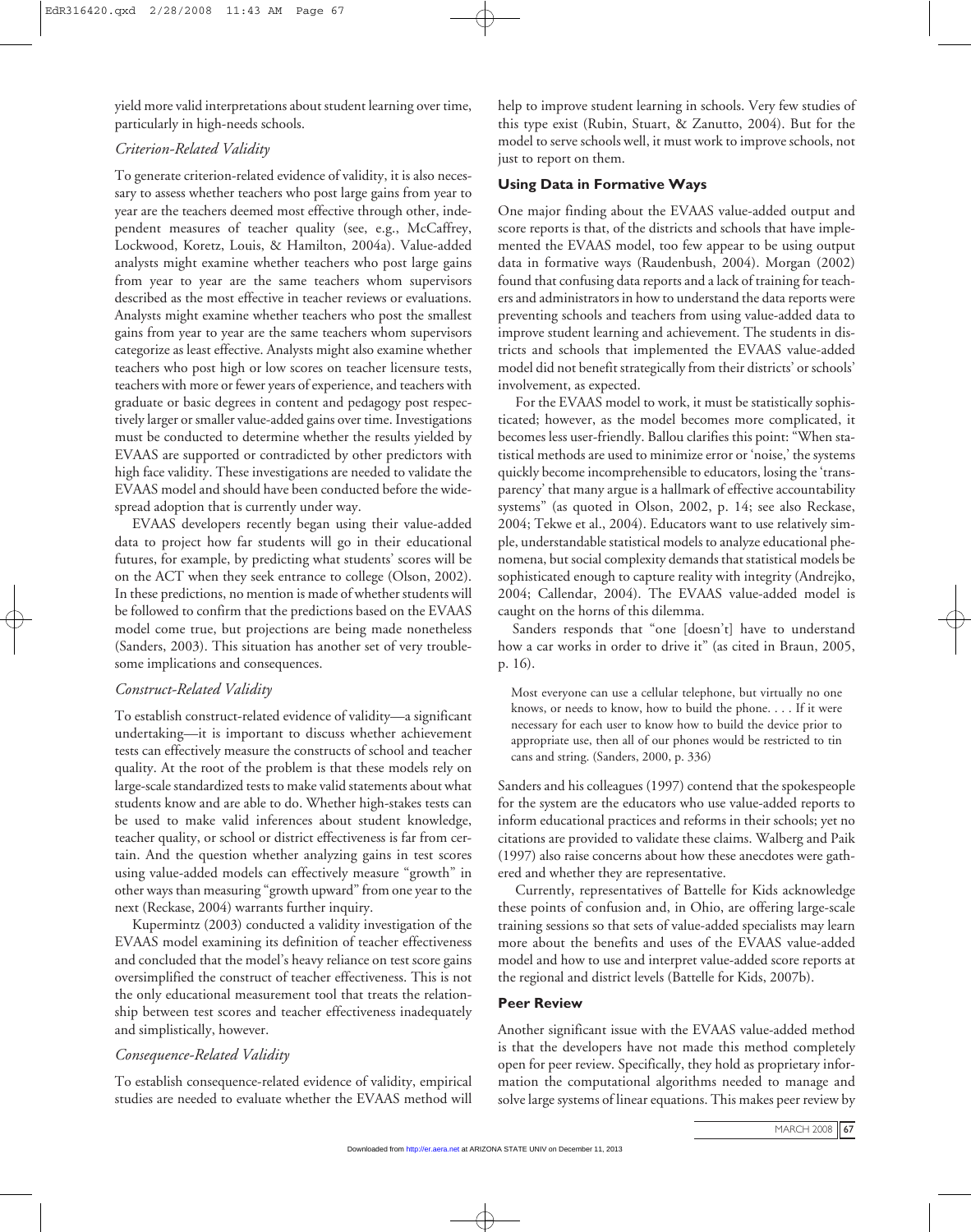external statisticians impossible (Dorn, 1994; Glass, 1995; Kupermintz, 2003). Nor have the EVAAS developers released their value-added data to allow other educational researchers to conduct replications or confirmatory analyses of their findings. My own and others' attempts (Kupermintz, 2003) to access the EVAAS value-added data have consistently gone without response or been refused with the justification that the valueadded data, if released to external researchers, might be misrepresented. But it is not unusual for researchers to allow external statisticians to conduct replications or confirmatory analyses of similar datasets to validate research findings using different methods, if all sensitive identifying data are removed.

In 1997, Sanders, Saxton, and Horn (p. 140) asserted that they had undertaken "extensive efforts" to increase understanding of the value-added method and to explain the model in the greatest detail to be found in all reports to date. Sanders (1998) stated that "detailed external reviews from both the statistical and educational evaluation communities have confirmed that the properties of the TVAAS results are as claimed" (p. 26); however, nowhere does he provide citations of or references to these external reviews. It seems that three groups of external reviewers examined the model in depth. Two groups praised the model; one group raised significant points of contention, including concerns about the model's uncritical acceptance, widespread adoption, and rapid application across states (see also Braun, 2005).

In 1995 a statistician served as an external reviewer and examined the value-added system, formerly referred to as the TVAAS. In a brief technical review he endorsed it as a "statistically sound and appropriate system" for evaluating teacher, school, and district effectiveness (Harville, 1995, p. 1). In a more in-depth technical review also conducted in 1995, a statistician analyzed a hypothetical set of data using the model's value-added software. He concluded that the model, the statistical assumptions made, and the software used were reasonable and defensible, particularly because analyses of the hypothetical data yielded the same results as did Sanders's value-added model (Stroup, 1995). However, as he used the same software, his conclusion is no surprise.

In 1996, Bock, Wolfe, and Fisher assessed the model. Although they praised it for its structure, its method, and the sheer size of its student performance database, they expressed significant reservations. They noted concerns about the terms of value-added agreements with the state of Tennessee and recommended a set of audits to monitor contractual procedures. They observed that the data were not disaggregated by subgroups (race, socioeconomic status, gender), which was problematic, especially given federal mandates that states report student achievement levels by subgroup to assess levels of Adequate Yearly Progress. And the reviewers attributed large fluctuations in scores across schools and districts to the improper horizontal and vertical equating of tests (see also Braun, 2004, 2005; Stroup, 1995).

Bock and his colleagues (1996) mention concerns with the inability of the model to disentangle one teacher's effects on an adjacent teacher's student test scores over time to produce statistically unbiased estimates of teacher effectiveness (Braun, 2005; Kupermintz, 2003). Developers respond that the model tempers these effects through a strategy of stacked blocking, which enables the partitioning of these effects (Sanders, 1994; Stroup, 1995). But whether this method of blocking works satisfactorily is unknown, especially given the powerful additive and cumulative effects that Sanders and Rivers (1996) found that teachers have on student achievement over time. This is very problematic because we know well that the gains a student produces in one year include contributions (small and large) made by that student's prior teachers (Meyer, 1997). The precise size of these additive and cumulative effects and how long they persist are unknown (as discussed in Olson, 2004a).

Reviewers also express concerns with the ways that data are reported to the public and how educators might misuse the data when they rely solely on value-added data as a single measure to evaluate educational effectiveness. Ross, Stringfield, Sanders, and Wright (2003) and others (Braun, 2005; Carter, 2004; Dorn, 1994; Kim & Sunderman, 2005; Koretz, 2002; McCaffrey et al., 2004a; Rubin et al., 2004) argue that summative uses of these data in isolation from other indicators of effectiveness would be negligent, especially if high stakes are attached to results. Yet this is likely to occur, despite warnings against inappropriate uses of the results derived from the EVAAS model.

Rubin et al. (2004) suggest that value-added results be used only as "face-value" indicators of school improvement and teacher effectiveness; they advise that the results not be used in isolation from other indicators of school and teacher quality. Others researchers (McCaffrey et al., 2004a) consider making high-stakes decisions using value-added data to be better than the traditional choice, given that both are substandard practices.

#### **Missing Data**

Bock and colleagues (1996) point to issues caused by incomplete records. Value-added models require complete and high-quality longitudinal data that many states currently do not have. EVAAS developers claim that the model can operate regardless of the amount of missing or fractured data always found in large student achievement databases (Sanders, 2000). They argue that data can be merged at a rate of about 90% (Sanders et al., 2002), but their argument seems improbable, especially if the percentage is expected to stand up over a period of 5 years, which EVAAS developers argue the model can tolerate (see, e.g., Ross, Wang, et al., 2001).

Usually, student test score data are not linked to teacher names or identification numbers; and, often, teachers are missing some or even most of their students' data. Students are also often misreported by class and grade level. These simple miscodes affect thousands of student records. Conducting longitudinal analyses also complicates this issue enormously. If a teacher has a nearly full set of data in one year but is missing student records from the year before, it is functionally impossible to measure learning gains or to evaluate learning trajectories over time. The missing data problem biases estimates of teacher effectiveness (see also Braun, 2004, 2005; Lockwood, Doran, & McCaffrey, 2003; McCaffrey, Lockwood, Koretz, & Hamilton, 2003; Walberg & Paik, 1997). As noted by McCaffrey et al. (2004b),

Given the large proportion of missing data in many achievement databases and known differences between students with complete a[nd incomple](http://er.aera.net)te test data, it is possible that estimates may be highly sensitive to this (or other) assumptions about missing data. (p. 97)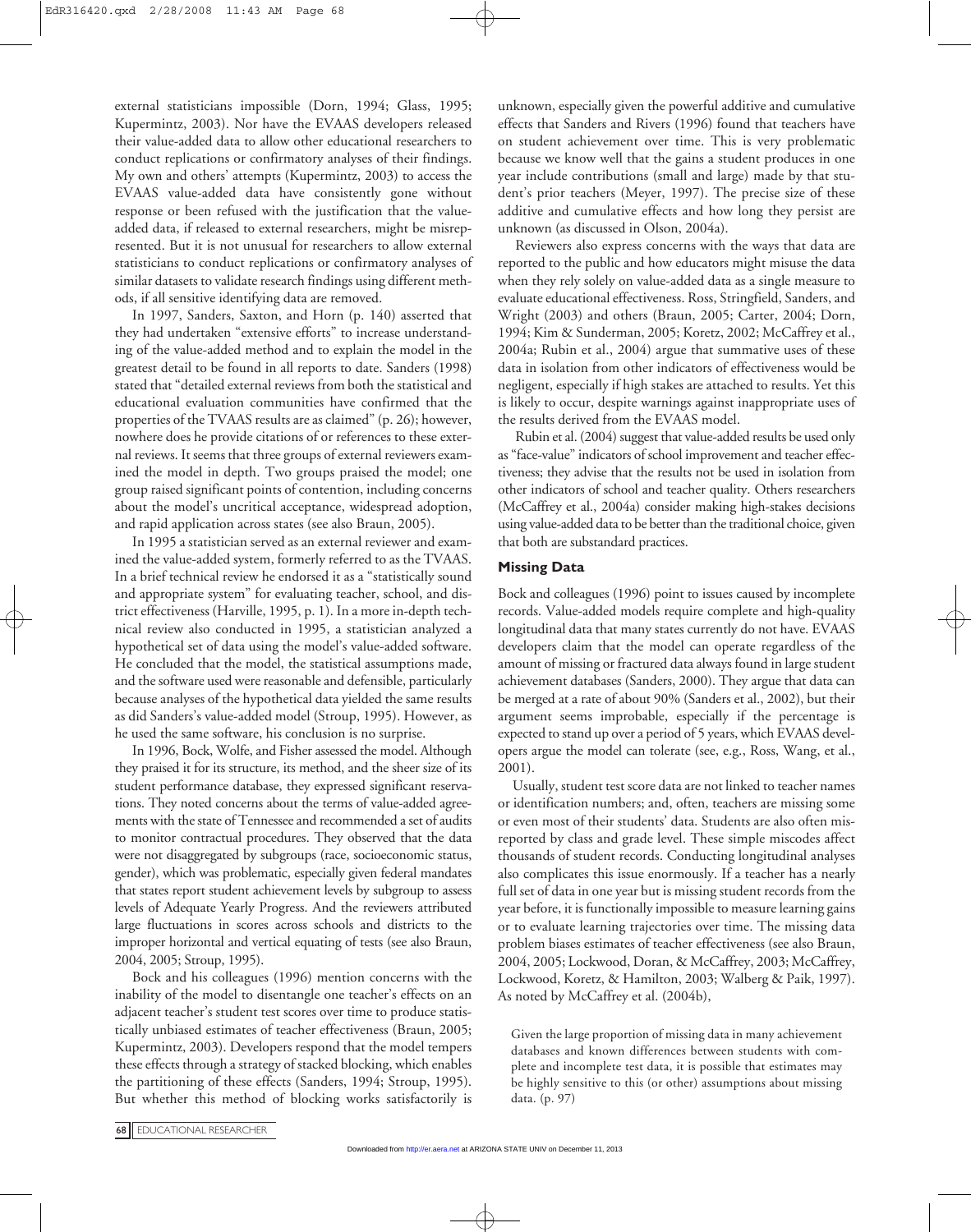In short, built into value-added models is an assumption that missing data are irrelevant or randomly distributed. This assumption is extremely problematic because it is well known that disproportionate numbers of students who do not participate in large-scale tests are low performing (and some are even encouraged to miss school the day of the test). These missing data cannot be ignored or assumed to be irrelevant (Raudenbush, 2004; Rubin et al., 2004).

#### **Regression to the Mean**

Adding to the problem is that the model measures teacher effectiveness by error or deviation from the mean (Boyd et al., 2006; Medina, 2008; Rivkin, 2007). And teachers who teach smaller classes are pulled toward the mean (Kupermintz, 2003; McCaffrey et al., 2003; Sanders et al., 1997). These teachers are more likely assumed to be average regardless of whether they are in fact excellent or inadequate. An expert teacher, because he or she teaches more students, may be labeled above average, whereas an equally expert teacher with significantly fewer students might not be acknowledged at all, being misclassified as average because of having fewer student records. Inversely, an ineffective teacher who teaches a large class might be penalized for being below average, whereas an equally ineffective teacher who teaches a smaller class may go undetected.

This is likely why special education students are not included in the EVAAS value-added model unless data are aggregated at the school or district level (Topping & Sanders, 2000). This exclusion is problematic if schools are to disaggregate and report value-added data by subgroups as mandated by NCLB. Ultimately, the issue of small class size alters the practicality of the EVAAS value-added approach. EVAAS becomes a model that effectively distinguishes only between the best and the worst teachers whose class sizes are above an arbitrary number.

#### **Extraneous Variables**

Controversially, within the EVAAS model, student risk factors (race and poverty) are not controlled for. This makes the EVAAS the only sophisticated analytical model for measuring student achievement that does not account for student background factors—factors that have been shown by decades of research to bias achievement data (Braun, 2005; Kupermintz, 2003; McCaffrey et al., 2003, 2004b; Tekwe et al., 2004). Instead, the EVAAS system measures teacher effectiveness using student gain scores that *implicitly* control for students' backgrounds (Ballou, Sanders, & Wright, 2004). The model controls for these extraneous variables by allowing students to serve as their own controls.

Developers of the EVAAS model state that the effects attributable to race and socioeconomic status on student growth are negligible. Because the students' gains are analyzed from one year to the next and across subject areas, the influence that their backgrounds might have on their learning is controlled for or buried within their previous years' test scores, across years and subjects. Accounting for students' prior levels of knowledge in this way, the EVAAS developers argue, cancels out the influence that students' backgrounds would otherwise have had on test score gains. This approach, the developers say, allows for a "truer" assessment of what students learn from one year to the next (Ballou et al., 2004; see also Ross, Sanders, et al., 2001; Ross et al., 2003; Ross,

Wang, et al., 2001; Sanders, 1998, 2004; Sanders & Horn, 1994, 1998; Wright, Horn, & Sanders, 1997).

In practical terms, EVAAS developers claim that looking at change or growth eliminates the background factors that normally contaminate analyses of test score data. "It appears that the biggest factor affecting academic progress of children is classroom instruction; not race, ethnicity or ability of the student" (Sanders, 2004). In other words, bright students do not learn any faster than their less able classmates. Obviously, this defies common knowledge and common sense, especially given what multiple studies have evidenced throughout the history of educational research on student achievement (Coleman et al., 1966; Marchant, Paulson, & Shunk, 2006; White, 1982). Family income, ethnicity, ability, and other background variables unquestionably affect levels of student achievement and the progress that students make from year to year.

Gene V. Glass once posed the following question to Sandra P. Horn, an advocate of the model: "Given two classrooms, one with average IQ 80 and one with average IQ 120 and identical in every other respect and taught exactly identically by two identical teachers, do you believe your analysis would produce equal measured gains?" She replied, "Yes." Glass commented that Horn, of course, had to say yes, or the method would be exposed as invalid (G. V. Glass, personal communication, April 5, 2007). Students with higher levels of intelligence undoubtedly learn more than students with lower levels of intelligence, and because intelligence is correlated with background factors, Horn's reasoning is simply wrong. If two classes are equated on past achievement but differ greatly on IQ, one will make more progress during the year, and it can have nothing to do with the teacher.

In addition, if student background variables do not affect measures of growth in student achievement, why is it that the achievement gap persists between White, Asian American, and wealthier students, on the one hand, and students from traditionally marginalized backgrounds, on the other, even since the passage of NCLB (Northwest Evaluation Association, 2006)? How can the achievement gap continue to widen if all students, regardless of race, ethnicity, or ability, learn at the same rate?

And what does this mean for evaluating teacher effectiveness, when students are not randomly placed in certain teachers' classes? If one teacher is given a stellar set of students and another equally effective teacher is given an average set of students, the former set of students will undoubtedly learn and gain more over time than will the average set of students. Yet the teacher with the average set of students will be penalized as relatively less effective. Without randomized assignment of students to teachers, never can statements be made that one teacher caused students to learn more than another, unless one accepts a set of "heroic assumptions" (Rubin et al., 2004).

EVAAS developers must recheck their model and adjust it to properly account for students' backgrounds. Instead of claiming that their model is impervious to background and other demographic variables, they must use logic and reason to investigate why these effects have nearly vanished in their model. Relying on the preci[sion of the](http://er.aera.net)ir statistical model instead of on common sense is remiss, particularly when this model is being adopted at a great rate across the country.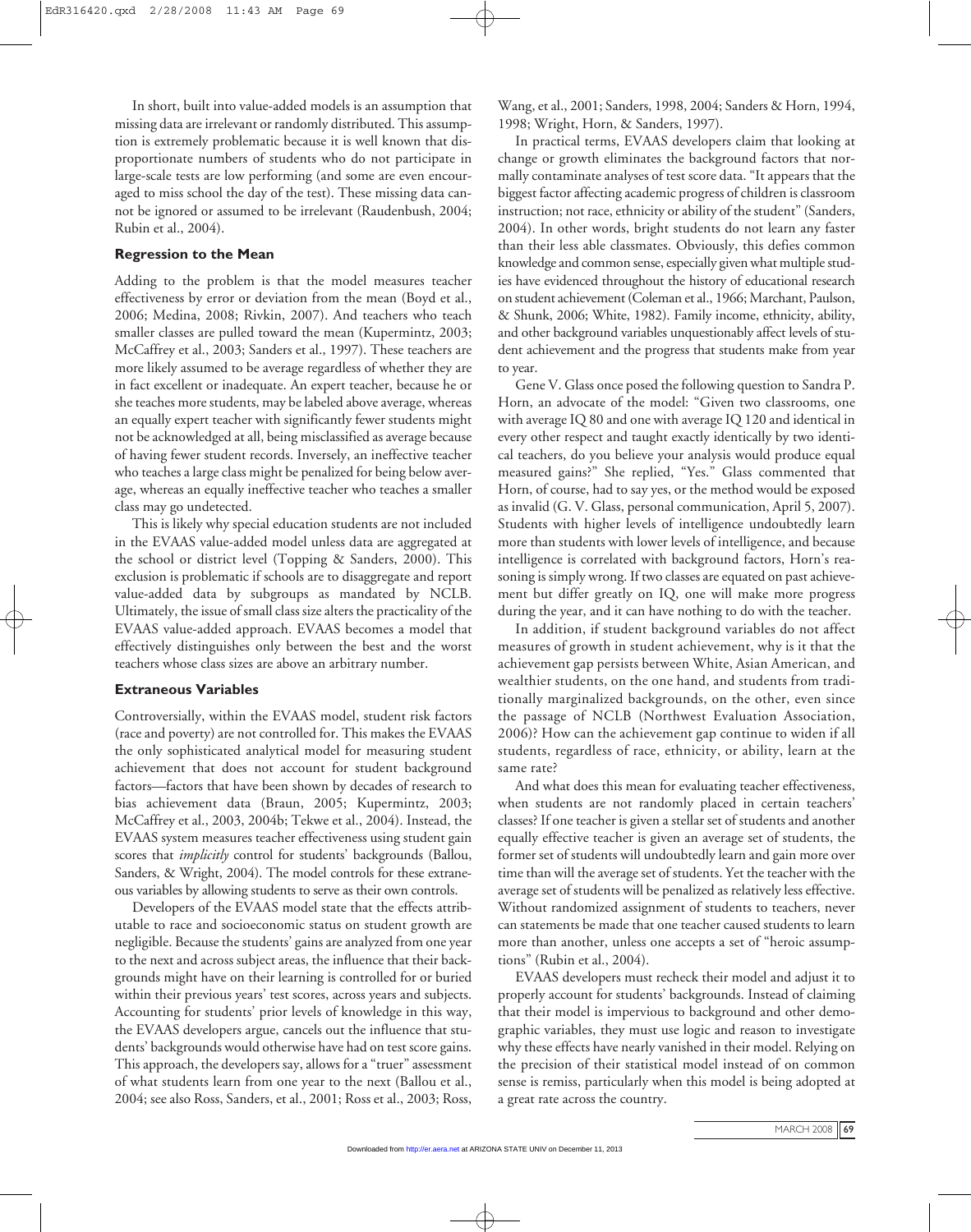#### **National Board–Certified Teachers and Student Achievement**

In an unpublished technical report, Sanders, Ashton, and Wright (2005) examined whether National Board–certified teachers (NBCTs) are more effective than their regularly certified peers. NBCTs are regularly certified school teachers with at least 3 years of classroom experience who go through a rigorous evaluation process set forth by the National Board for Professional Teaching Standards. This process assesses and validates candidates' expertise as teachers. In the three leading independent studies on the topic (Cavaluzzo, 2004; Goldhaber & Anthony, 2004; Vandevoort, Amrein-Beardsley, & Berliner, 2004), results converged; the researchers found that students of NBCTs make about one month's greater gains per year across subjects than do students taught by regularly certified teachers.

Sanders et al. (2005) put these findings to their value-added test. They compared 4 years of elementary mathematics and reading test scores of students of NBCTs and non-NBCTs in two large North Carolina school districts (*n* > 260,000), using four different analytical models. They applied two statistical models that were similar to those used by Cavaluzzo (2004), Goldhaber and Anthony (2004), and Vandevoort et al. (2004). But they discounted the findings from these studies on the grounds that the researchers did not use "models to properly account for the nested structure of the data" (Sanders et al., 2005, p. 4). Sanders et al. also applied two value-added models to the data, which they deemed more appropriate.

Across analyses, Sanders et al. (2005) concluded that students of NBCTs *did not* increase their achievement at significantly greater rates than students of non-NBCTs. Until then, it had been widely accepted that NBCTs were in fact expert teachers and had proven themselves as such in the classroom. This claim, counterintuitive as it was, had a notable impact.

If the technical report by Sanders et al. (2005) had been sent out for peer review before its release, the peer reviewers would have found a different picture painted by a very simple reanalysis of the data provided in the report. But the report authors did not provide their data for external researchers. Only reanalyses of the data provided in their reports and appendixes could be used to verify or challenge the findings derived from their value-added model.

In their report, Sanders et al. (2005) provide figures in four tables titled 3A, 3B, 3C, and 3D (pp. 14–17). Data derived from the two models similar to those used in the three aforementioned studies were provided in Table 3A for Model 1 and in Table 3C for Model 3 (Sanders et al., 2005, pp. 14, 16). The data are presented here in Table 1.

A simple reanalysis of these data illustrates that of the 60 comparisons made across mathematics and reading that were based on Sanders et al.'s (2005) replication of the traditional models, students of NBCTs outperformed students of non-NBCTs 78.3% of the time (47 of 60 math and reading estimates). Of the statistically significant comparisons, students of NBCTs outperformed students of non-NBCTs 91% of the time (21 of 23 observations).

Effect sizes were also similar to those reported in the three earlier studies, supporting these researchers' initial conclusions. Of the statistically significant findings, students of NBCTs made about one month's greater gains in math (mean  $ES = 0.10$ ) and about one third of a month's greater gains in reading (mean *ES* = 0.03) than did students of non-NBCTs. Combined, students of NBCTs made about three fourths of a month's greater gains in achievement (mean *ES* = 0.08) than did students in classrooms with non-NBCTs.

Some educational statisticians believe that only statistically significant effect sizes should be included in calculations of average effect sizes (Robinson & Levin, 1997); others criticize this position on the basis that it can lead to misinterpretations of overall results. Members of the second camp believe that all effect sizes should be reported and averaged regardless of statistical significance (Thompson, 2006).

Including all effect sizes, students of NBCTs made about three fourths of a month's greater gains in math (mean *ES* = 0.08) and about one third of a month's greater gains in reading (mean *ES* = 0.03) than students of non-NBCTs. Combined, students of NBCTs made just over one-half month's greater gains in achievement (mean *ES* = 0.05) per year than did students in classrooms with non-NBCTs.

Sanders et al. (2005) also analyzed their data using two valueadded models that they deemed more sophisticated than the models used in the previous three studies. These models (a) controlled for teacher effects, even though two of the three aforementioned studies controlled for teacher effects as well; (b) used students' test scores from their previous grades as covariates, as did researchers in the prior three studies; and (c) used valueadded gain scores to assess the academic value that NBCTs added to their students' achievement in comparison with the NBCT's regularly certified peers. Again, a simple reanalysis of the data contradicts the conclusions of Sanders et al.

Data derived from the two more sophisticated models were provided in Table 3B for Model 2 and Table 3D for Model 4 (Sanders et al., 2005, pp. 15, 17). They are presented here in Table 2.

A simple reanalysis of these data illustrates that of the 60 comparisons made across mathematics and reading using Sanders's value-added method of analysis, students of NBCTs outperformed students of non-NBCTs 78.3% of the time (47 of 60 math and reading estimates). Of the statistically significant comparisons, students of NBCTs outperformed students of non-NBCTs 83% of the time (5 of 6 observations).

Effect sizes were also similar but smaller than the previously reported effect sizes. Of the statistically significant findings, students of NBCTs made about three fourths of a month's greater gains in math (mean *ES* = 0.08) and about one week's greater gains in reading than students of non-NBCTs (mean *ES* = 0.02). Combined, students of NBCTs made almost one-half month's greater gains in achievement (mean *ES* = 0.04) than students in classrooms with non-NBCTs.

Including all effect sizes, students of NBCTs made just over one-half month's greater gains in math (mean *ES* = 0.06) and about one week's greater gains in reading than students of non-NBCTs (mean *ES* = 0.02). Combined, students of NBCTs made almost one-half month's greater gains in achievement (mean *ES* = 0.04) than did students in classrooms with non-NBCTs.

Yet Sanders and his colleagues (2005) chose to highlight and overemp[hasize the](http://er.aera.net) negative observations in the data. They overemphasized the three significant negative findings posted in their analysis, overlooking the fact that only 3 in 120 (2.5%)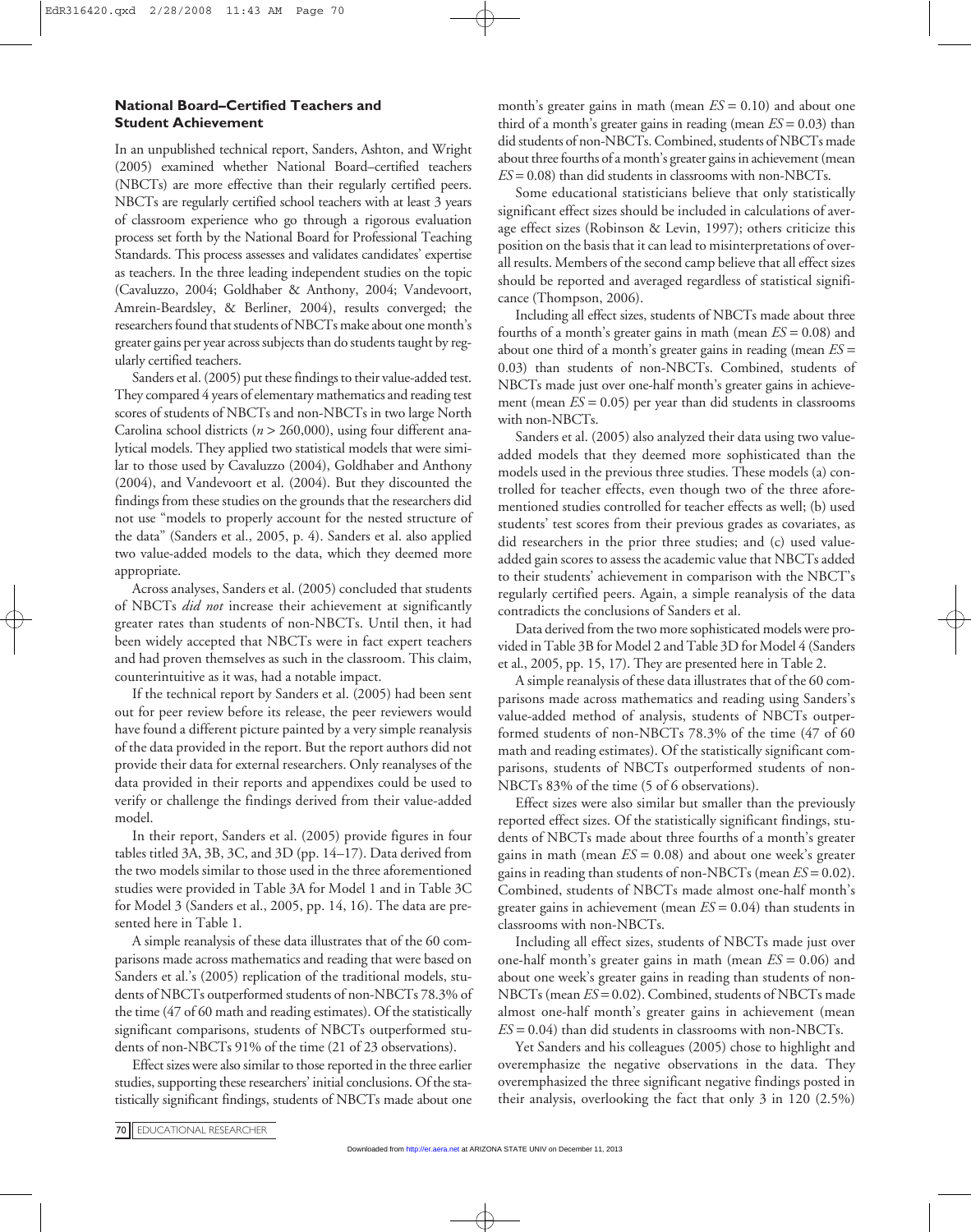**Table 1** *Math and Reading Figures: Traditional (Replicated) Models 1 and 3*

| No.            | Model        | Grade          | Comparison      | <b>Math Estimate</b> | <b>Math Effect Size</b> | <b>Reading Estimate</b> | <b>Reading Effect Size</b> |
|----------------|--------------|----------------|-----------------|----------------------|-------------------------|-------------------------|----------------------------|
| $\mathbf{1}$   | $\mathbf{1}$ | $\overline{4}$ | NBCT vs. Failed | $0.34*$              | 0.08                    | 0.27                    | 0.05                       |
| $\overline{2}$ | 1            | $\overline{4}$ | NBCT vs. Future | $0.46**$             | 0.10                    | 0.17                    | 0.03                       |
| 3              | 1            | 4              | NBCT vs. Never  | 0.19                 | 0.04                    | 0.02                    | 0.00                       |
| 4              | 1            | 5              | NBCT vs. Failed | $0.44*$              | 0.09                    | 0.26                    | 0.05                       |
| 5              | 1            | 5              | NBCT vs. Future | $0.74**$             | 0.15                    | 0.06                    | 0.01                       |
| 6              | 1            | 5              | NBCT vs. Never  | $0.36**$             | 0.07                    | $0.28**$                | 0.06                       |
| 7              | 1            | 6              | NBCT vs. Failed | $0.99**$             | 0.22                    | $0.50*$                 | 0.10                       |
| 8              | 1            | 6              | NBCT vs. Future | $0.54**$             | 0.12                    | 0.35                    | 0.07                       |
| 9              | 1            | 6              | NBCT vs. Never  | $0.56**$             | 0.12                    | $0.60**$                | 0.12                       |
| 10             |              | 7              | NBCT vs. Failed | 0.00                 | 0.00                    | $-0.42*$                | $-0.09$                    |
| 11             | 1            | 7              | NBCT vs. Future | 0.09                 | 0.02                    | 0.21                    | 0.04                       |
| 12             | 1            | 7              | NBCT vs. Never  | 0.34                 | 0.07                    | $-0.11$                 | $-0.02$                    |
| 13             | $\mathbf{1}$ | 8              | NBCT vs. Failed | $1.37**$             | 0.28                    | 0.40                    | 0.08                       |
| 14             | 1            | 8              | NBCT vs. Future | $-0.07$              | $-0.01$                 | 0.28                    | 0.06                       |
| 15             | 1            | 8              | NBCT vs. Never  | 0.24                 | 0.05                    | 0.11                    | 0.02                       |
| 16             | 3            | 4              | NBCT vs. Failed | 0.26                 | 0.05                    | 0.06                    | 0.01                       |
| 17             | 3            | 4              | NBCT vs. Future | $0.33*$              | 0.07                    | $-0.13$                 | $-0.02$                    |
| 18             | 3            | $\overline{4}$ | NBCT vs. Never  | 0.11                 | 0.02                    | $-0.24$                 | $-0.04$                    |
| 19             | 3            | 5              | NBCT vs. Failed | $0.46*$              | 0.09                    | 0.29                    | 0.05                       |
| 20             | 3            | 5              | NBCT vs. Future | $0.74**$             | 0.15                    | 0.07                    | 0.01                       |
| 21             | 3            | 5              | NBCT vs. Never  | $0.34**$             | 0.07                    | 0.13                    | 0.02                       |
| 22             | 3            | 6              | NBCT vs. Failed | $0.49*$              | 0.10                    | 0.51                    | 0.09                       |
| 23             | 3            | 6              | NBCT vs. Future | 0.04                 | 0.01                    | $-0.20$                 | $-0.03$                    |
| 24             | 3            | 6              | NBCT vs. Never  | $-0.01$              | 0.00                    | 0.22                    | 0.04                       |
| 25             | 3            | 7              | NBCT vs. Failed | $-0.13$              | $-0.03$                 | $-0.28$                 | $-0.05$                    |
| 26             | 3            | 7              | NBCT vs. Future | 0.22                 | 0.04                    | 0.22                    | 0.04                       |
| 27             | 3            | 7              | NBCT vs. Never  | $0.46*$              | 0.09                    | $-0.46**$               | $-0.07$                    |
| 28             | 3            | 8              | NBCT vs. Failed | $1.09**$             | 0.20                    | $1.39**$                | 0.23                       |
| 29             | 3            | 8              | NBCT vs. Future | $-0.01$              | 0.00                    | 0.13                    | 0.02                       |
| 30             | 3            | 8              | NBCT vs. Never  | $0.30*$              | 0.05                    | $-0.31$                 | $-0.05$                    |

*Note.* NBCT = National Board–certified teachers. Sanders, Ashton, and Wright (2005) analyzed various subgroups of regularly certified teachers in other parts of their analysis: NBCTs versus regularly certified teachers who had (a) failed the National Board exams ("Failed," in this table), (b) stated that in the future they might seek National Board certification ("Future"), and (c) never been involved with the National Board certification process ("Never"). Data on these subgroups are aggregated here to compare NBCTs with all regularly certified teachers regardless of their involvement with the National Board, as was done in the previous three studies.

\**p* < 0.05. \*\**p* < 0.01.

analyses conducted across models in their study yielded a negative significant effect. Seemingly to downplay the positive effects of NBCTs, the researchers focused on these negative observations, made no mention of the considerably larger number of comparisons favoring NBCTs, and used these negative observations to speculate that NBCTs may in fact be *hindering* levels of student achievement or *disadvantaging* student learning.

But this simple reanalysis of their data in fact confirms, again, that students of NBCTs learn significantly more than students of regularly certified teachers. Effect sizes vary depending on model, but across all models the findings still stand that students of NBCTs make about one month's greater gains in student achievement than do students of regularly certified teachers. Sanders's more sophisticated value-added analyses just (a) reduced the numbers of statistically significant findings and (b) weakened effect sizes.

#### **Conclusions**

So what does the reality of this one study suggest about the credibility of findings from other studies using the EVAAS model? Do teachers really have the claimed residual or carryover effects year after year (Sanders & Rivers, 1996)? Do classroom heterogeneity and class size have little or no relationship to student achievement (Wright et al., 1997)? Does the effect of the teacher in the classroom completely outweigh the effects of students' backgrounds (Wright et al., 1997; Sanders & Horn, 1998)? Do students who read more books, particularly if they are difficult books, learn more about reading (Topping & Sanders, 2000)? Do students in schools that undergo significant restructuring realize significant learning gains after reform (Ross, Wang, et al., 2001)? When students change buildings in school, do they lose significant amounts of knowledge after the transfer (Sanders et al., 2002)? How do we know? How can we be sure? Is it unfair to use the flawed interpretation of the results from this one study of NBCTs to question the assertions derived from other such valueadded analyses?

In thi[s article I ar](http://er.aera.net)gue that although the EVAAS model is probably the best and most sophisticated one we have of this type (Gormley & Weimer, 1999), or "the least bad" (Walberg & Paik,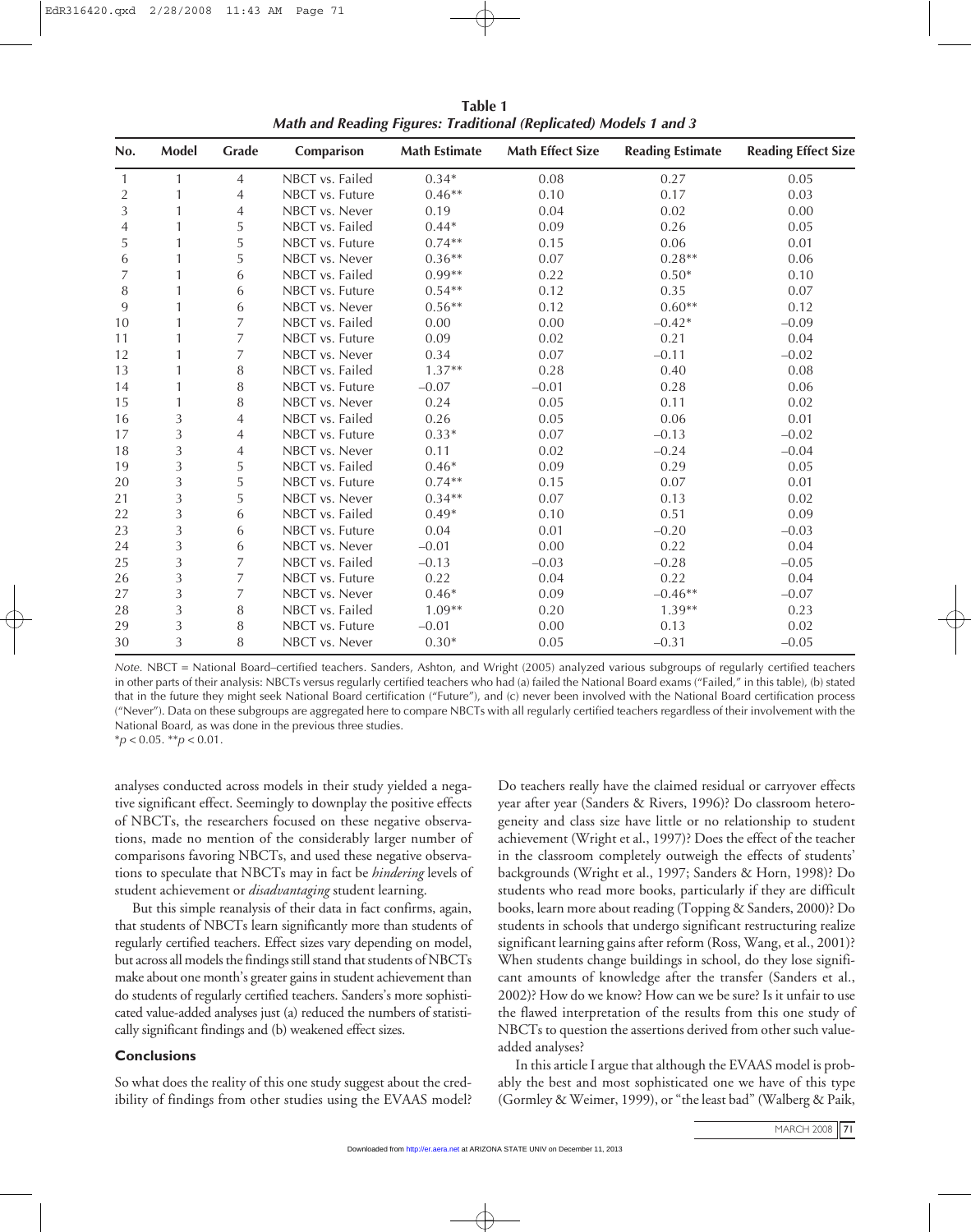**Table 2** *Math and Reading Figures: Sanders's Models 2 and 4*

| No.            | Model          | Grade          | Comparison      | <b>Math Estimate</b> | <b>Math Effect Size</b> | <b>Reading Estimate</b> | <b>Reading Effect Size</b> |
|----------------|----------------|----------------|-----------------|----------------------|-------------------------|-------------------------|----------------------------|
| 1              | $\sqrt{2}$     | $\overline{4}$ | NBCT vs. Failed | 0.22                 | 0.05                    | 0.17                    | 0.03                       |
| $\overline{2}$ | $\overline{2}$ | $\overline{4}$ | NBCT vs. Future | 0.22                 | 0.05                    | 0.06                    | 0.01                       |
| 3              | $\overline{2}$ | 4              | NBCT vs. Never  | 0.05                 | 0.01                    | $-0.02$                 | 0.00                       |
| 4              | $\overline{2}$ | 5              | NBCT vs. Failed | 0.46                 | 0.10                    | 0.27                    | 0.06                       |
| 5              | $\overline{2}$ | 5              | NBCT vs. Future | $0.64*$              | 0.14                    | 0.06                    | 0.01                       |
| 6              | $\overline{2}$ | 5              | NBCT vs. Never  | 0.32                 | 0.07                    | $0.32*$                 | 0.07                       |
| 7              | $\overline{2}$ | 6              | NBCT vs. Failed | 0.59                 | 0.14                    | 0.46                    | 0.09                       |
| 8              | $\overline{2}$ | 6              | NBCT vs. Future | 0.07                 | 0.02                    | 0.12                    | 0.02                       |
| 9              | $\overline{2}$ | 6              | NBCT vs. Never  | 0.27                 | 0.06                    | $0.58**$                | 0.11                       |
| 10             | $\overline{2}$ | 7              | NBCT vs. Failed | 0.23                 | 0.05                    | $-0.49$                 | $-0.10$                    |
| 11             | $\overline{2}$ | 7              | NBCT vs. Future | 0.44                 | 0.09                    | 0.15                    | 0.03                       |
| 12             | $\overline{2}$ | 7              | NBCT vs. Never  | 0.40                 | 0.08                    | 0.05                    | 0.01                       |
| 13             | $\overline{2}$ | 8              | NBCT vs. Failed | 0.82                 | 0.17                    | 0.36                    | 0.08                       |
| 14             | $\overline{2}$ | 8              | NBCT vs. Future | $-0.20$              | $-0.04$                 | 0.37                    | 0.08                       |
| 15             | $\overline{2}$ | 8              | NBCT vs. Never  | 0.24                 | 0.05                    | $0.49**$                | 0.10                       |
| 16             | $\overline{4}$ | $\overline{4}$ | NBCT vs. Failed | 0.16                 | 0.04                    | 0.03                    | 0.01                       |
| 17             | 4              | 4              | NBCT vs. Future | 0.14                 | 0.03                    | $-0.15$                 | $-0.03$                    |
| 18             | 4              | 4              | NBCT vs. Never  | $-0.01$              | 0.00                    | $-0.22$                 | $-0.04$                    |
| 19             | 4              | 5              | NBCT vs. Failed | 0.53                 | 0.11                    | 0.31                    | 0.06                       |
| 20             | 4              | 5              | NBCT vs. Future | $0.70*$              | 0.15                    | 0.03                    | 0.01                       |
| 21             | 4              | 5              | NBCT vs. Never  | 0.29                 | 0.06                    | 0.09                    | 0.02                       |
| 22             | 4              | 6              | NBCT vs. Failed | 0.28                 | 0.06                    | 0.44                    | 0.08                       |
| 23             | 4              | 6              | NBCT vs. Future | $-0.30$              | $-0.06$                 | $-0.44$                 | $-0.08$                    |
| 24             | 4              | 6              | NBCT vs. Never  | $-0.47$              | $-0.10$                 | $-0.04$                 | $-0.01$                    |
| 25             | 4              | 7              | NBCT vs. Failed | 0.13                 | 0.03                    | $-0.49$                 | $-0.08$                    |
| 26             | 4              | $\overline{7}$ | NBCT vs. Future | 0.56                 | 0.12                    | 0.10                    | 0.02                       |
| 27             | 4              | 7              | NBCT vs. Never  | 0.56                 | 0.12                    | $-0.75*$                | $-0.12$                    |
| 28             | 4              | 8              | NBCT vs. Failed | 0.54                 | 0.10                    | 1.42                    | 0.24                       |
| 29             | 4              | 8              | NBCT vs. Future | 0.16                 | 0.03                    | 0.34                    | 0.06                       |
| 30             | 4              | 8              | NBCT vs. Never  | 0.05                 | 0.01                    | $-0.24$                 | $-0.04$                    |

*Note.* NBCT = National Board–certified teachers. Sanders, Ashton, and Wright (2005) analyzed various subgroups of regularly certified teachers in other parts of their analysis: NBCTs versus regularly certified teachers who (a) failed the National Board exams ("Failed," in this table), (b) stated that in the future they might seek National Board certification ("Future"), and (c) never had been involved with the National Board certification process ("Never"). Data on these subgroups are aggregated here to compare NBCTs v. all regularly certified teachers regardless of their involvement with the National Board, as was done in the previous three studies.

\**p* < 0.05. \*\**p* < 0.01.

1997, p. 171), and is not necessarily wrongheaded, there are significant issues that must be addressed before wide acceptance. The insufficiency of validity studies, the difficulties with the userfriendliness of the model, the lack of external reviews, and the methodological issues with missing data, regression to the mean, and student background variables were explored in depth. A paradigm case in which the model was used to advance unfounded assertions was also examined.

The mission of the U.S. Food and Drug Administration is to ensure that no harm is done to consumers of foods and drugs. The agency protects and advances public health and provides consumers with scientifically based information needed to improve or preserve their well-being. It ensures that foods are safe and wholesome and that drugs are safe and effective. And it ensures that foods and drugs are honestly, accurately, and informatively represented to the public.

Do not students and teachers in America's schools deserve similar protection? Who protects them from assessment models that could do as much harm as good? Who protects their well-being and ensures that assessment models are safe, wholesome, and effective? Who guarantees that assessment models honestly and accurately inform the public about student progress and teacher effectiveness? Who regulates the assessment industry?

The American Educational Research Association (AERA), the American Psychological Association (APA), and the National Council on Measurement in Education (NCME) endorse a common set of assessment standards, set forth in *Standards for Educational and Psychological Testing* (AERA, APA, & NCME, 2000). The standards represent the professional consensus on the appropriate uses of tests.

AERA (2000) has issued 12 recommendations for high-stakes testing based on these standards, all of which pertain to the EVAAS [value-added](http://er.aera.net) model. Six of them (paraphrased below) are most relevant here, as they pertain to the practical problems with this model that were addressed earlier: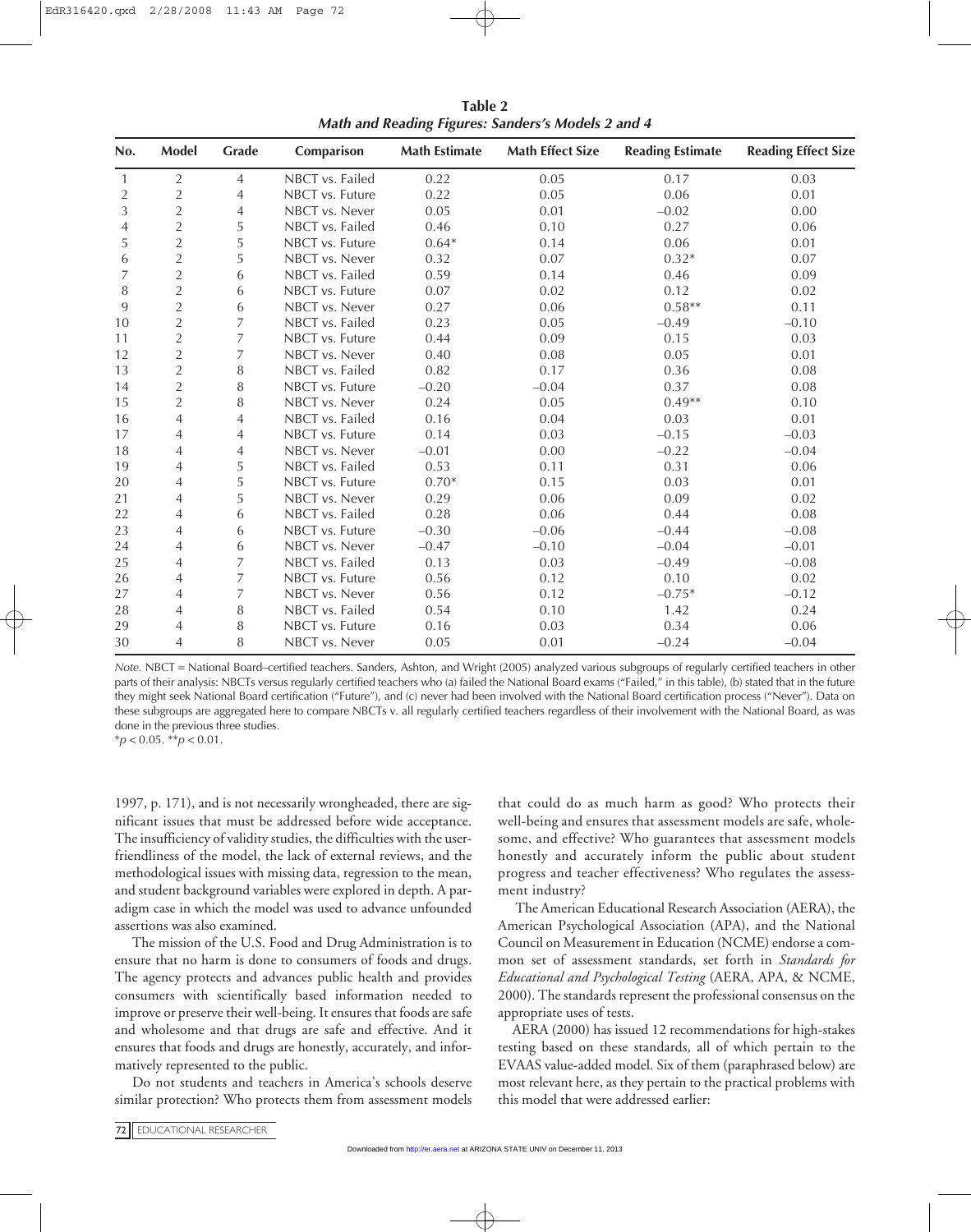- High-stakes decisions should not be made on the basis of a single test score.
- High-stakes tests must be validated for each intended use.
- The negative side-effects of a high-stakes assessment program must be fully disclosed to policy makers.
- The accuracy of achievement levels (based on gains in this case) must be established.
- Students with disabilities must be appropriately attended to.
- The intended and unintended effects of the testing program must be continuously evaluated and disclosed.

These are the time-tested principles and commitments that should be applied to all large-scale assessment systems, especially when high stakes are attached to the test results. These questions have yet to be addressed satisfactorily by EVAAS developers.

#### **NOTE**

I would like to thank Chris Clark, David Berliner, Gene Glass, Thomas Haladyna, Ray Buss, and my writers' group at Arizona State University for their thoughts, inspiration, and editorial assistance in the writing of this article.

#### **REFERENCES**

- American Educational Research Association. (2000, July). *AERA position statement on high-stakes testing in pre-K–12 education*. Washington, DC: Author. Available at https://www.aera.net/policyandprograms/ ?id=378
- American Educational Research Association, American Psychological Association, & National Council on Measurement in Education. (2000). *Standards for educational and psychological testing.* Washington, DC: American Educational Research Association.
- Andrejko, L. (2004). Value-added assessment: A view from a practitioner. *Journal of Educational and Behavioral Statistics, 29*(1), 7–9.
- Ballou, D. (2002, Summer). Sizing up test scores. *Education Next*. Retrieved February 17, 2007, from http://www.hoover.org/publications/ednext/ 3365706.html
- Ballou, D., Sanders, W. L., & Wright, P. (2004). Controlling for student background in value-added assessment of teachers. *Journal of Educational and Behavioral Statistics, 29*(1), 37–66.
- Battelle for Kids. (2006, May 2). *Achievement gains study of SOAR pilot and matched districts: Does SOAR make a difference? A summary of the final report to Battelle for Kids.* Columbus, OH: Author.
- Battelle for Kids. (2007a). *Bringing clarity to school improvement.* Retrieved February 11, 2008, from http://battelleforkids.com
- Battelle for Kids. (2007b). *Ohio's value-added rollout*. Retrieved February 11, 2008, from http://battelleforkids.com/home/value\_added/v\_a\_0hio
- Bock, R. D., Wolfe, R., & Fisher, T. H. (1996). *A review and analysis of the Tennessee value-added assessment system: Summary and recommendations.* Nashville: Tennessee Office of Education Accountability.
- Boyd, D., Grossman, P., Lankford, H., Loeb, S., Michelli, N., & Wyckoff, J. (2006). Complex by design: Investigating pathways into teaching in New York City schools. *Journal of Teacher Education, 57*(2), 102–119.
- Braun, H. I. (2004, December). *Value-added modeling: What does due diligence require?* Princeton, NJ: Educational Testing Service.
- Braun, H. I. (2005). *Using student progress to evaluate teachers: A primer on value-added models.* Princeton, NJ: Educational Testing Service. Retrieved March 13, 2007, from http://www.ets.org/Media/Research/pdf/ PICVAM.pdf
- Callendar, J. (2004). Value-added student assessment. *Journal of Educational and Behavioral Statistics, 29*(1), 5.
- Carter, R. L. (2004). Rejoinder. *Journal of Educational and Behavioral Statistics, 29*(1), 135–137.
- Cavaluzzo, L. (2004). *Is National Board certification an effective signal of teacher quality?* Alexandria, VA: Center for Naval Analysis. Retrieved February 20, 2006, from http://www.cna.org/documents/ CavaluzzoStudy.pdf
- Coleman, J., Campbell, E., Hobson, C., McPartland, J., Mood, A., Weinfeld, F. D., et al. (1966). *Equality of educational opportunity.* Washington, DC: Department of Health, Education and Welfare.
- Dorn, S. (1994, September 9). Message posted to Discussion of Tennessee Value-Added Assessment System, archived at http://epaa.asu.edu/tvaas .html
- Glass, G. V. (1995). Message posted to Discussion of Tennessee Value-Added Assessment System, archived at http://epaa.asu.edu/tvaas.html
- Goldhaber, D., & Anthony, E. (2004). *Can teacher quality be effectively assessed? National Board certification as a signal of effective teach*ing. Seattle, WA: Center on Reinventing Public Education. Retrieved January 20, 2006, from http://www.crpe.org/workingpapers/pdf/NBPTSquality \_report.pdf
- Gormley, W. T., & Weimer, D. L. (1999). *Organizational report cards.* Cambridge, MA: Harvard University Press.
- Harville, D. A. (1995). *A review of the Tennessee Value-Added Assessment System (TVAAS).* Ames: Iowa State University. Retrieved March 13, 2007, from http://www.cgp.upenn.edu/pdf/Harville-A%20Review%200f%20TVAAS.pdf
- Hoff, D. J. (2007, February 13). NCLB panel calls for federal role in setting national standards. *Education Week.* Retrieved February 13, 2007, from http://www.edweek.org/ew/articles/2007/02/13/23aspen\_web.h26.html
- Kim, J. S., & Sunderman, G. L. (2005). Measuring academic proficiency under the No Child Left Behind Act: Implications for educational equity. *Educational Researcher, 43*(8), 3–13.
- Koretz, D. (2002). Limitations in the use of achievement tests as measures of educators' productivity. *Journal of Human Resources, 37*(4), 752–777.
- Kupermintz, H. (2003). Teacher effects and teacher effectiveness: A validity investigation of the Tennessee Value-Added Assessment System. *Educational Evaluation and Policy Analysis, 25,* 287–298.
- Lockwood, J. R., Doran, H., & McCaffrey, D. F. (2003). Using R for estimating longitudinal student achievement models. *R News, 3*(3), 17–23.
- Marchant, G. J., Paulson, S. E., & Shunk, A. (2006). Relationships between high-stakes testing policies and student achievement after controlling for demographic factors in aggregated data. *Education Policy Analysis Archives, 14*(30). Retrieved March 22, 2007, from http://epaa.asu.edu/epaa/v14n30/
- McCaffrey, D. F., Lockwood, J. R., Koretz, D. M., & Hamilton, L. S. (2003). *Evaluating value-added models for teacher accountability.* Santa Monica, CA: Rand.
- McCaffrey, D. F., Lockwood, J. R., Koretz, D., Louis, T. A., & Hamilton, L. (2004a). Let's see more empirical studies on valueadded modeling of teacher effects: A reply to Raudenbush, Rubin, Stuart and Zanutto, and Reckase. *Journal of Educational and Behavioral Statistics, 29*(1), 139–143.
- McCaffrey, D. F., Lockwood, J. R., Koretz, D., Louis, T. A., & Hamilton, L. (2004b). Models for value-added modeling of teacher effects. *Journal of Educational and Behavioral Statistics, 29*(1), 67–101.
- Medina, J. (2008, January 21). New York measuring teachers by test scores. *New York Times.* Retrieved January 22, 2008, from http://www.nytimes.com/2008/01/21/nyregion/21teachers.html
- Meyer, R. (1997). Value-added indicators of school performance: A primer. *Economics of Education Review, 16,* 183–301.
- Morgan, [J. P. \(2002\)](http://er.aera.net). *Multiple choices: Testing students in Tennessee.* Nashville, TN: Comptroller of the Treasury, Office of Education Accountability.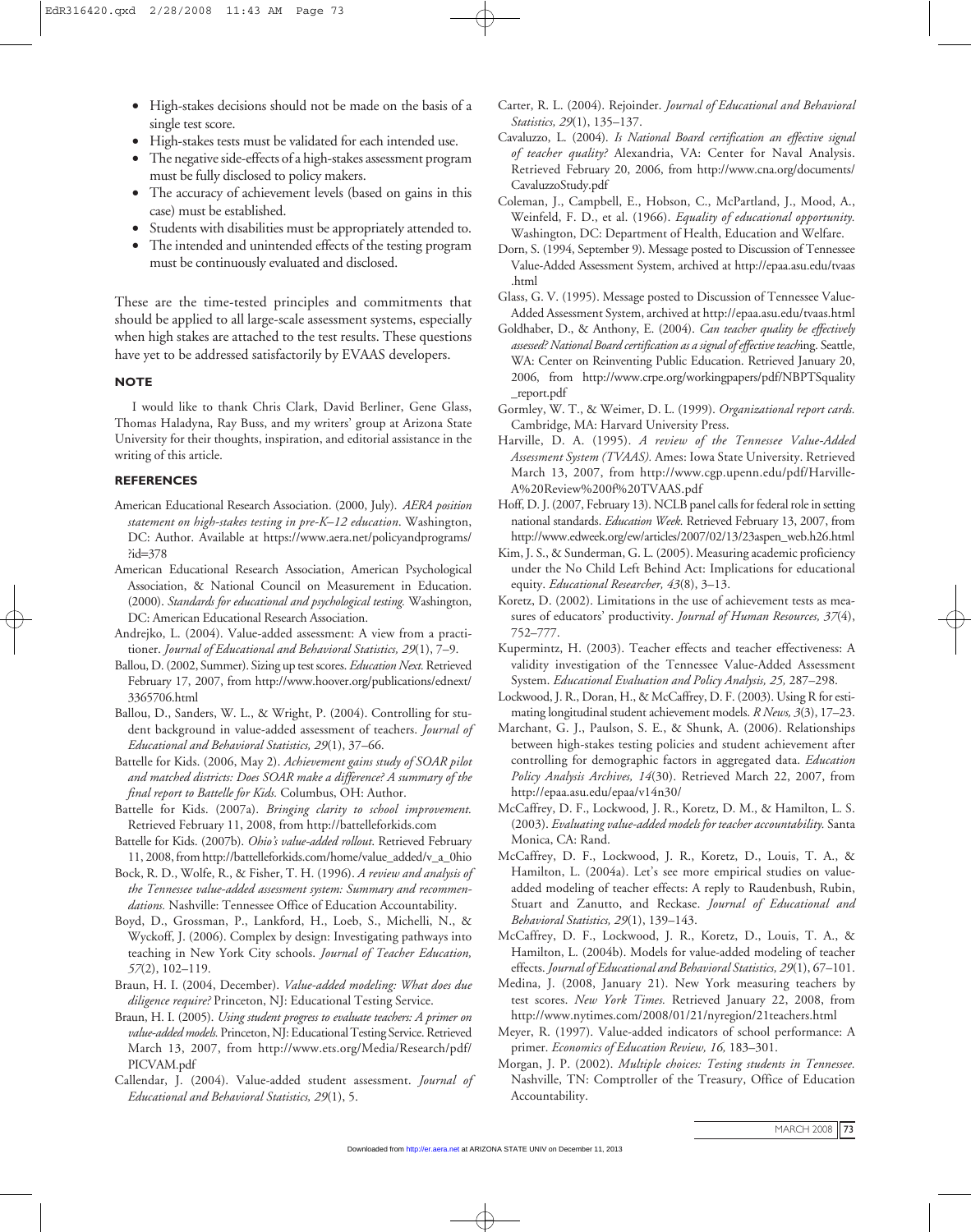No Child Left Behind Act of 2001, Pub. L. No. 107–110 (2001).

- Northwest Evaluation Association. (2006). *Achievement gaps: An examination of differences in student achievement and growth.* Lake Oswego, OR: Author. Retrieved January 29, 2007, from http://www.nwea.org/ research/achievementgap.asp
- Olson, L. (2002, November 20). Education scholars finding new "value" in student test data. *Education Week.* Retrieved March 13, 2007, from http://www.edweek.org/ew/articles/2002/11/20/12value.h22.html
- Olson, L. (2004a, November 16). "Value added" models gain in popularity. *Education Week.* Retrieved January 16, 2006, from http://www .edweek.org/ew/articles/2004/11/17/12value.h24.html
- Olson, L. (2004b, November 30). NCLB law bestows bounty on test industry. *Education Week.* Retrieved January 16, 2006, from http:// www.edweek.org/ew/articles/2004/12/01/14tests.h24.html
- Raudenbush, S. W. (2004). What are value-added models estimating and what does this imply for statistical practice? *Journal of Educational and Behavioral Statistics, 29*(1), 121–129.
- Reckase, M. D. (2004). The real world is more complicated than we would like. *Journal of Educational and Behavioral Statistics, 29*(1), 117–120.
- Rivkin, S. G. (2007, November). *Value-added analysis and education policy.* Washington, DC: Urban Institute, National Center for Analysis of Longitudinal Data in Education Research. Retrieved December 27, 2007, from http://www.urban.org/UploadedPDF/ 411577\_value-added\_analysis.pdf
- Robinson, D. H., & Levin, J. R. (1997). Reflections on statistical and substantive significance, with a slice of replication. *Educational Researcher, 26*(5), 21–26.
- Rodel Foundation of Delaware. (2007, October 25). *A more accurate growth model: Using multigrade adaptive assessments to measure student growth* (Delaware Statewide Academic Growth Assessment Pilot Steering Committee). Wilmington, DE: Author. Retrieved December 29, 2007, from http://www.rodelfoundationde.org/pdfs/ GrowthReportCongress102507.pdf
- Rose, L. C., & Gallup, A. M. (2007). The 39th Annual Phi Delta Kappa/Gallup Poll of the public's attitudes toward the public schools. *Phi Delta Kappan, 89*(1), 33–48. Retrieved October 14, 2007, from http://www.pdkintl.org/kappan/kpollpdf.htm
- Ross, S. M., Sanders, W. L., Wright, S. P., Stringfield, S., Wang, W. L., & Alberg, M. (2001). Two- and three-year results from the Memphis restructuring initiative. *School Effectiveness and School Improvement, 12*(3), 323–346.
- Ross, S. M., Stringfield, S., Sanders, W. L., & Wright, S. P. (2003). Inside systemic elementary school reform: Teacher effects and teacher mobility. *School Effectiveness and School Improvement, 14*(1), 73–110.
- Ross, S. M., Wang, L. W., Alberg, M., Sanders, W. L., Wright, S. P., & Stringfield, S. (2001, April). *Fourth-year achievement results on the Tennessee Value-Added Assessment System for restructuring schools in Memphis.* Paper presented at the annual meeting of the American Educational Research Association, Seattle, WA.
- Rubin, D. B., Stuart, E. A., & Zanutto, E. L. (2004). A potential outcomes view of value-added assessment in education. *Journal of Educational and Behavioral Statistics, 29*(1), 103–116.
- Sanders, W. L. (1994, October 27). Message posted to Discussion of Tennessee Value Added Assessment System. Retrieved February 11, 2008, from http://epaa.asu.edu/tvaas.html
- Sanders, W. L. (1998). Value-added assessment. *The School Administrator, 55*(11), 24–27.
- Sanders W. L. (2000). Annual CREATE Jason Millman Memorial Lecture: Value-added assessment from student achievement data: Opportunities and hurdles. *Journal of Personnel Evaluation in Education, 14*(4), 329–339.
- Sanders, W. L. (2003, April). *Beyond "No Child Left Behind."* Paper presented at the annual meeting of the American Educational Research Association, Chicago. Retrieved February 10, 2007, from http://www .sas.com/govedu/edu/no-child.pdf
- Sanders, W. L. (2004). *How can value-added assessment lead to greater accountability?* [Biographical sketch with article]. Report presented at First Annual Policy Conference of the New York State Educational Conference Board (Investment and Accountability for Student Success), Albany, NY. Retrieved February 10, 2007, from http://www.nysecb .org/2004conference/04sanders.html
- Sanders, W. L., Ashton, J. J., & Wright, S. P. (2005, March 7). *Comparison of the effects of NBPTS* [National Board for Professional Teaching Standards] *certified teachers with other teachers on the rate of student academic progress.* Arlington, VA: National Board for Professional Teaching Standards. Available at http://www.nbpts.org/UserFiles/File/SAS\_final \_NBPTS\_report\_D\_-\_Sanders.pdf
- Sanders, W. L., & Horn, S. (1994). The Tennessee Value-Added Assessment System (TVAAS): Mixed-model methodology in educational assessment. *Journal of Personnel Evaluation in Education, 8*(3), 299–311.
- Sanders, W. L., & Horn, S. (1998). Research findings from the Tennessee Value-Added Assessment System (TVAAS) database: Implications for educational evaluation and research. *Journal of Personnel Evaluation in Education, 12*(3), 247–256.
- Sanders, W. L., & Rivers, J. C. (1996). *Cumulative and residual effects of teachers on future student academic achievement.* Knoxville: University of Tennessee Value-Added Research and Assessment Center.
- Sanders, W. L., Saxton, A. M., & Horn, S. P. (1997). The Tennessee Value-Added Accountability System: A quantitative, outcomes-based approach to educational assessment. In J. Millman (Ed.), *Grading teachers, grading schools: Is student achievement a valid evaluation measure?* (pp. 137–162). Thousand Oaks, CA: Corwin Press.
- Sanders, W. L., Saxton, A., Schneider, J., Dearden, B., Wright, S. P., & Horn, S. (2002). *Effects of building change on indicators of student achievement growth: Tennessee Value-Added Assessment System.* Knoxville: University of Tennessee Value-Added Research and Assessment Center.
- SAS. (2007). *Dr. William L. Sanders*[Biographical sketch]. Retrieved March 16, 2007, from http://www.sas.com/govedu/edu/bio\_sanders.html
- Stroup, W. (1995). *Assessment of the statistical methodology used in the Tennessee Value-Added Assessment System.* Knoxville: Tennessee Value-Added Research and Assessment Center.
- Tekwe, C. D., Carter, R. L., Ma, C., Algina, J., Lucas, M. E., Roth, J., et al. (2004). An empirical comparison of statistical models for valueadded assessment of school performance. *Journal of Educational and Behavioral Statistics, 29*(1), 11–36.
- Thompson, B. (2006). Research synthesis: Effect sizes. In J. Green, G. Camilli, & P. B. Elmore (Eds.), *Handbook of complementary methods in education research* (pp. 583–603). Washington, DC: American Educational Research Association.
- Topping, K. J., & Sanders, W. L. (2000). Teacher effectiveness and computer assessment of reading: Relating value-added and learning information system data. *School Effectiveness and School Improvement, 11*(13), 305–337.
- U.S. Department of Education. (2006a, May 17). *Secretary Spellings approves Tennessee and North Carolina growth model pilots for 2005–2006.*Retrieved March 14, 2007, from http://www.ed.gov/news/ pressreleases/2006/05/05172006a.html
- U.S. Department of Education. (2006b, November 9). *Secretary Spellings approves additional growth model pilots for 2006–2007.* Retriev[ed March 14,](http://er.aera.net) 2007, from http://www.ed.gov/news/pressreleases/ 2006/11/11092006a.html